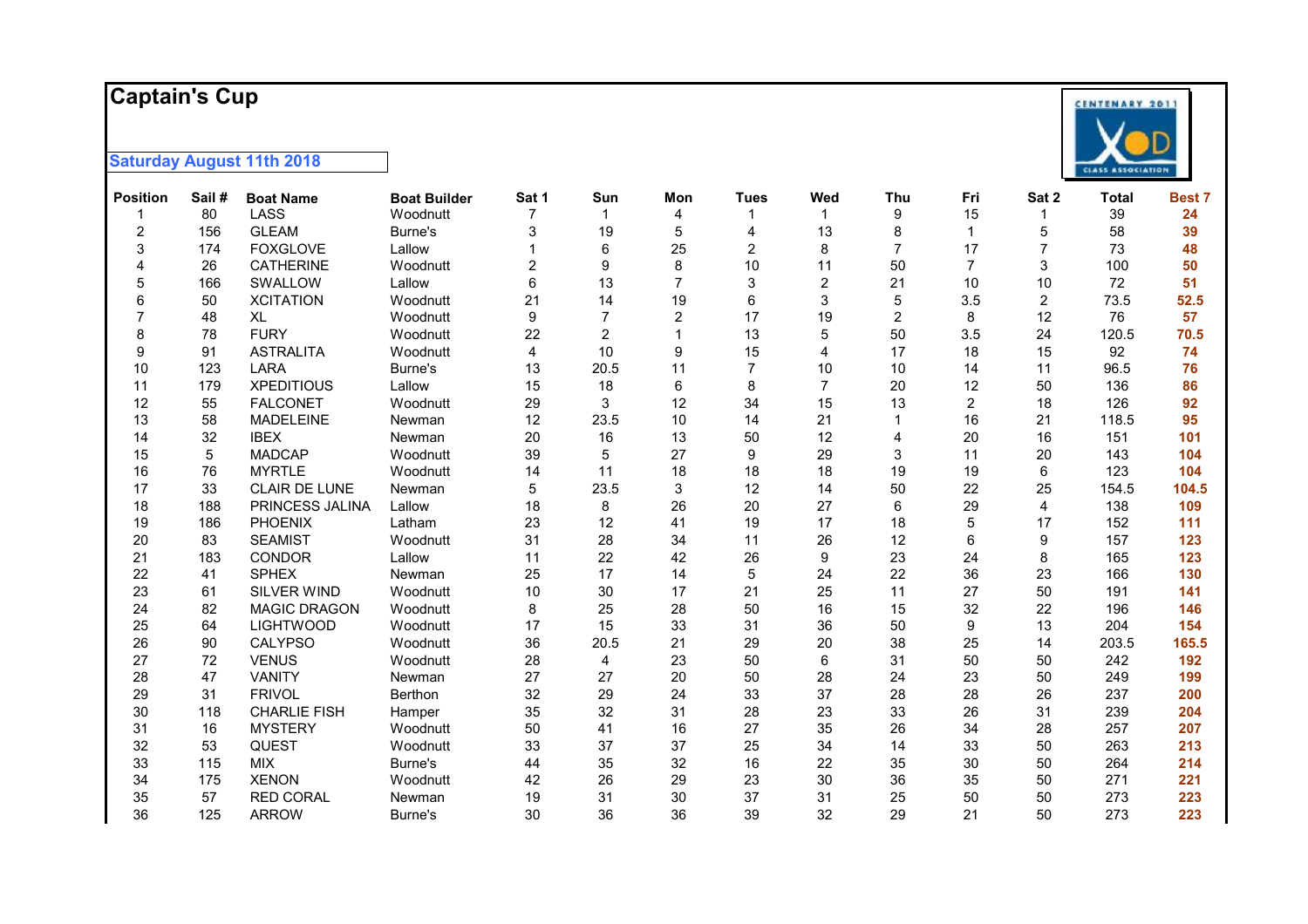| 37 | 187 | <b>ZOE</b>          | Latham   | 41 | 43 | 39 | 50 | 40 | 30 | 13 | 19 | 275 | 225 |
|----|-----|---------------------|----------|----|----|----|----|----|----|----|----|-----|-----|
| 38 | 13  | <b>MISCHIEF</b>     | Newman   | 37 | 39 | 40 | 24 | 41 | 16 | 50 | 30 | 277 | 227 |
| 39 | 42  | <b>JULIA</b>        | Newman   | 16 | 34 | 35 | 32 | 39 | 50 | 31 | 50 | 287 | 237 |
| 40 | 152 | <b>BEAVER</b>       | Hamper   | 40 | 40 | 50 | 22 | 33 | 32 | 38 | 32 | 287 | 237 |
| 41 | 86  | <b>AORA</b>         | Woodnutt | 43 | 38 | 15 | 40 | 38 | 37 | 50 | 29 | 290 | 240 |
| 42 | 59  | <b>IONA</b>         | Newman   | 24 | 33 | 50 | 38 | 42 | 27 | 37 | 50 | 301 | 251 |
| 43 | 192 | <b>FELIX</b>        | Latham   | 34 | 42 | 44 | 30 | 43 | 42 | 39 | 50 | 324 | 274 |
| 44 | 169 | <b>PERDIX</b>       | Lallow   | 38 | 46 | 38 | 35 | 45 | 34 | 50 | 50 | 336 | 286 |
| 45 | 74  | <b>FIONA</b>        | Woodnutt | 26 | 47 | 50 | 36 | 50 | 39 | 42 | 50 | 340 | 290 |
| 46 | 66  | <b>VEXILLA</b>      | Woodnutt | 46 | 49 | 45 | 41 | 44 | 41 | 50 | 27 | 343 | 293 |
| 47 | 163 | MISS T              | Lallow   | 50 | 45 | 22 | 44 | 50 | 43 | 50 | 50 | 354 | 304 |
| 48 | 105 | <b>BLUE PHANTOM</b> | Hamper   | 45 | 44 | 43 | 43 | 50 | 40 | 40 | 50 | 355 | 305 |
| 49 | 121 | <b>CURLEW</b>       | Hamper   | 50 | 48 | 50 | 42 | 46 | 44 | 41 | 50 | 371 | 321 |
|    |     |                     |          |    |    |    |    |    |    |    |    |     |     |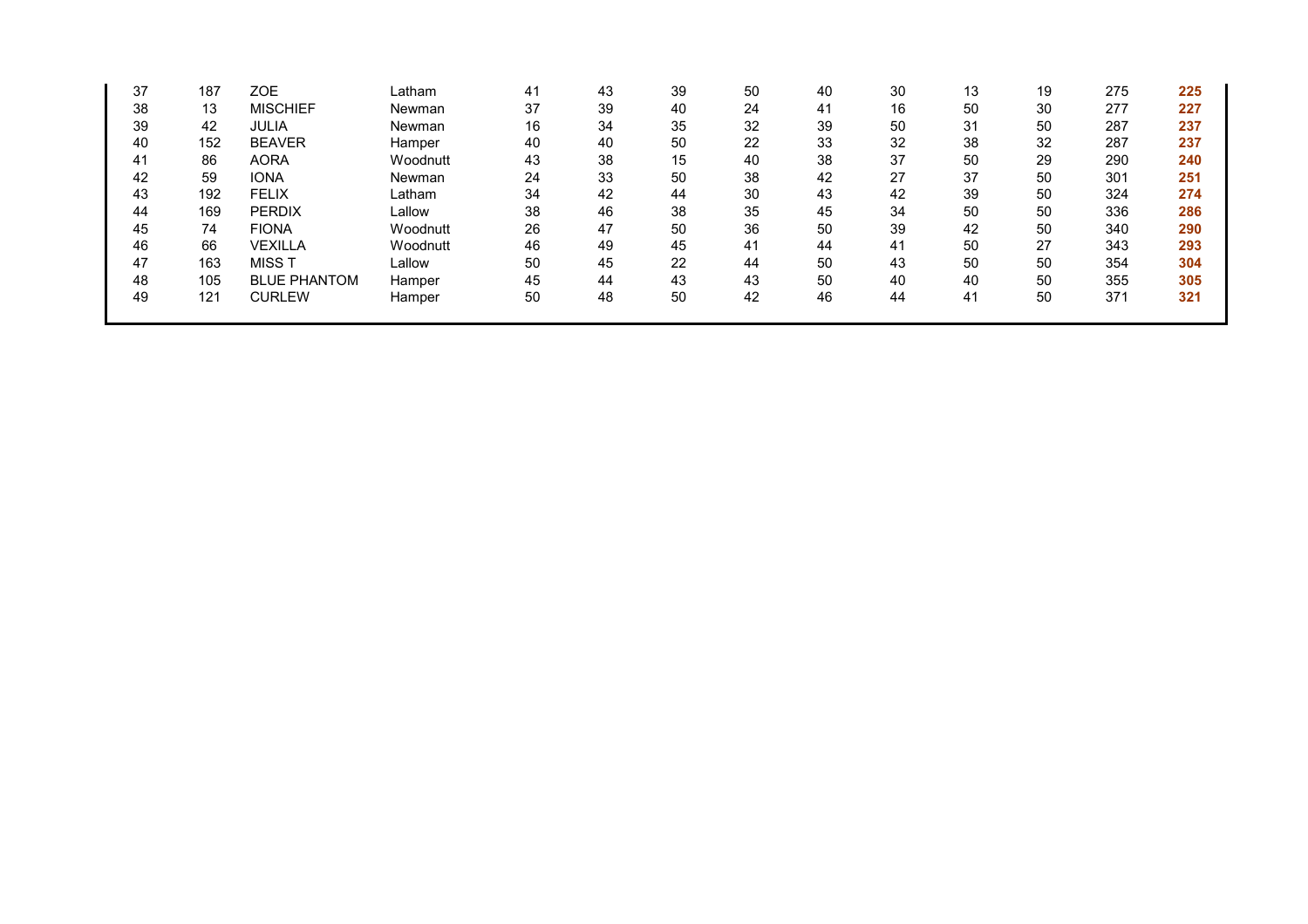# **Phillipson Challenge Shield**



**Saturday August 11th 2018**

| Div'n       | X   | <b>Boat Name</b>                              | Sat 1 | $\mathbf x$  | Sun            | $\mathbf{x}$ | Mon            | X                  | Tue | $\mathbf{x}$ | Wed               | $\mathbf{x}$ | <b>Thu</b>     | $\mathbf{x}$ | Fri                      | $\mathbf{x}$ | Sat 2 | $\mathbf x$  | Total | <b>Best 7</b> |
|-------------|-----|-----------------------------------------------|-------|--------------|----------------|--------------|----------------|--------------------|-----|--------------|-------------------|--------------|----------------|--------------|--------------------------|--------------|-------|--------------|-------|---------------|
|             |     | <b>COWES DIVISION - 11 boats</b>              |       |              |                |              |                |                    |     |              |                   |              |                |              |                          |              |       |              |       |               |
| C           | 78  | <b>FURY</b>                                   | 22    | $\mathbf x$  | $\overline{c}$ | $\mathbf x$  | $\mathbf{1}$   | $\pmb{\mathsf{x}}$ | 13  | $\mathbf x$  | 5                 | $\mathbf x$  | 50             |              | 3.5                      | $\mathbf x$  | 24    |              | 120.5 | 70.5          |
| $\mathsf C$ | 58  | <b>MADELEINE</b>                              | 12    | $\mathbf{x}$ | 23.5           | $\mathbf x$  | $10$           | $\mathbf{x}$       | 14  | $\mathbf{x}$ | 21                | $\mathbf x$  | $\overline{1}$ | $\mathbf x$  | 16                       | $\mathbf{x}$ | 21    | $\mathbf x$  | 118.5 | 95            |
| C           | 76  | <b>MYRTLE</b>                                 | 14    | $\mathbf{x}$ | 11             | $\mathbf{x}$ | 18             | $\mathbf{x}$       | 18  | $\mathbf{x}$ | 18                | $\mathbf x$  | 19             | $\mathbf x$  | 19                       |              | 6     | $\mathbf x$  | 123   | 104           |
| $\mathsf C$ | 83  | <b>SEAMIST</b>                                | 31    |              | 28             |              | 34             |                    | 11  | $\mathbf{x}$ | 26                | $\mathbf{x}$ | 12             | $\mathbf{x}$ | 6                        | $\mathbf{x}$ | 9     | $\mathbf{x}$ | 157   | 123           |
| C           | 64  | <b>LIGHTWOOD</b>                              | 17    | $\mathbf{x}$ | 15             | $\mathbf{x}$ | 33             |                    | 31  |              | 36                |              | 50             |              | 9                        | $\mathbf{x}$ | 13    | $\mathbf{x}$ | 204   | 154           |
| $\mathsf C$ | 31  | <b>FRIVOL</b>                                 | 32    |              | 29             |              | 24             |                    | 33  |              | 37                |              | 28             | $\mathbf x$  | 28                       |              | 26    |              | 237   | 200           |
| $\mathsf C$ | 175 | <b>XENON</b>                                  | 42    |              | 26             |              | 29             |                    | 23  |              | 30                |              | 36             |              | 35                       |              | 50    |              | 271   | 221           |
| $\mathsf C$ | 86  | <b>AORA</b>                                   | 43    |              | 38             |              | 15             | $\mathbf{x}$       | 40  |              | 38                |              | 37             |              | 50                       |              | 29    |              | 290   | 240           |
| $\mathsf C$ | 169 | <b>PERDIX</b>                                 | 38    |              | 46             |              | 38             |                    | 35  |              | 45                |              | 34             |              | 50                       |              | 50    |              | 336   | 286           |
| $\mathsf C$ | 105 | <b>BLUE PHANTOM</b>                           | 45    |              | 44             |              | 43             |                    | 43  |              | 50                |              | 40             |              | 40                       |              | 50    |              | 355   | 305           |
| $\mathsf C$ | 121 | <b>CURLEW</b>                                 | 50    |              | 48             |              | 50             |                    | 42  |              | 46                |              | 44             |              | 41                       |              | 50    |              | 371   | 321           |
|             |     | <b>Total for Best Four</b><br>Discard Day (x) | 65    |              | 51.5           |              | 44             |                    | 56  |              | 70<br>$\mathbf x$ |              | 60             |              | 34.5                     |              | 49    |              |       |               |
|             |     | <b>Cumulative Total</b>                       | 360   |              |                |              |                |                    |     |              |                   |              |                |              |                          |              |       |              |       |               |
|             |     |                                               |       |              |                |              |                |                    |     |              |                   |              |                |              |                          |              |       |              |       |               |
|             |     | <b>HAMBLE DIVISION - 7 boats</b>              |       |              |                |              |                |                    |     |              |                   |              |                |              |                          |              |       |              |       |               |
| н           | 166 | SWALLOW                                       | 6     | $\mathbf x$  | 13             | $\mathbf x$  | $\overline{7}$ | $\mathbf x$        | 3   | $\mathbf x$  | $\overline{2}$    | $\mathbf x$  | 21             | $\mathbf x$  | 10                       | $\mathbf x$  | 10    | $\mathbf{x}$ | 72    | 51            |
| Н           | 41  | <b>SPHEX</b>                                  | 25    | $\mathbf{x}$ | 17             | $\mathbf{x}$ | 14             | $\mathbf x$        | 5   | $\mathbf{x}$ | 24                | $\mathbf x$  | 22             | $\mathbf{x}$ | 36                       | $\mathbf{x}$ | 23    | $\mathbf{x}$ | 166   | 130           |
| Н           | 90  | <b>CALYPSO</b>                                | 36    |              | 20.5           | $\mathbf x$  | 21             | $\mathbf x$        | 29  |              | 20                | $\mathbf{x}$ | 38             |              | 25                       | $\mathbf{x}$ | 14    | $\mathbf{x}$ | 203.5 | 165.5         |
| Н           | 118 | <b>CHARLIE FISH</b>                           | 35    | $\mathbf x$  | 32             | $\mathbf x$  | 31             | $\mathbf x$        | 28  | $\mathbf x$  | 23                | $\mathbf{x}$ | 33             |              | 26                       | $\mathbf{x}$ | 31    |              | 239   | 204           |
| Н           | 13  | <b>MISCHIEF</b>                               | 37    |              | 39             |              | 40             |                    | 24  | $\mathbf{x}$ | 41                |              | 16             | $\mathbf{x}$ | 50                       |              | 30    |              | 277   | 227           |
| H           | 59  | <b>IONA</b>                                   | 24    | $\mathbf{x}$ | 33             |              | 50             |                    | 38  |              | 42                |              | 27             | $\mathbf x$  | 37                       |              | 50    |              | 301   | 251           |
| н           | 66  | <b>VEXILLA</b>                                | 46    |              | 49             |              | 45             |                    | 41  |              | 44                |              | 41             |              | 50                       |              | 27    | $\mathbf{x}$ | 343   | 293           |
|             |     | <b>Total for Best Four</b><br>Discard Day (x) | 90    |              | 82.5           |              | 73             |                    | 60  |              | 69                |              | 86             |              | 97<br>$\pmb{\mathsf{x}}$ |              | 74    |              |       |               |

**Cumulative Total 534.5**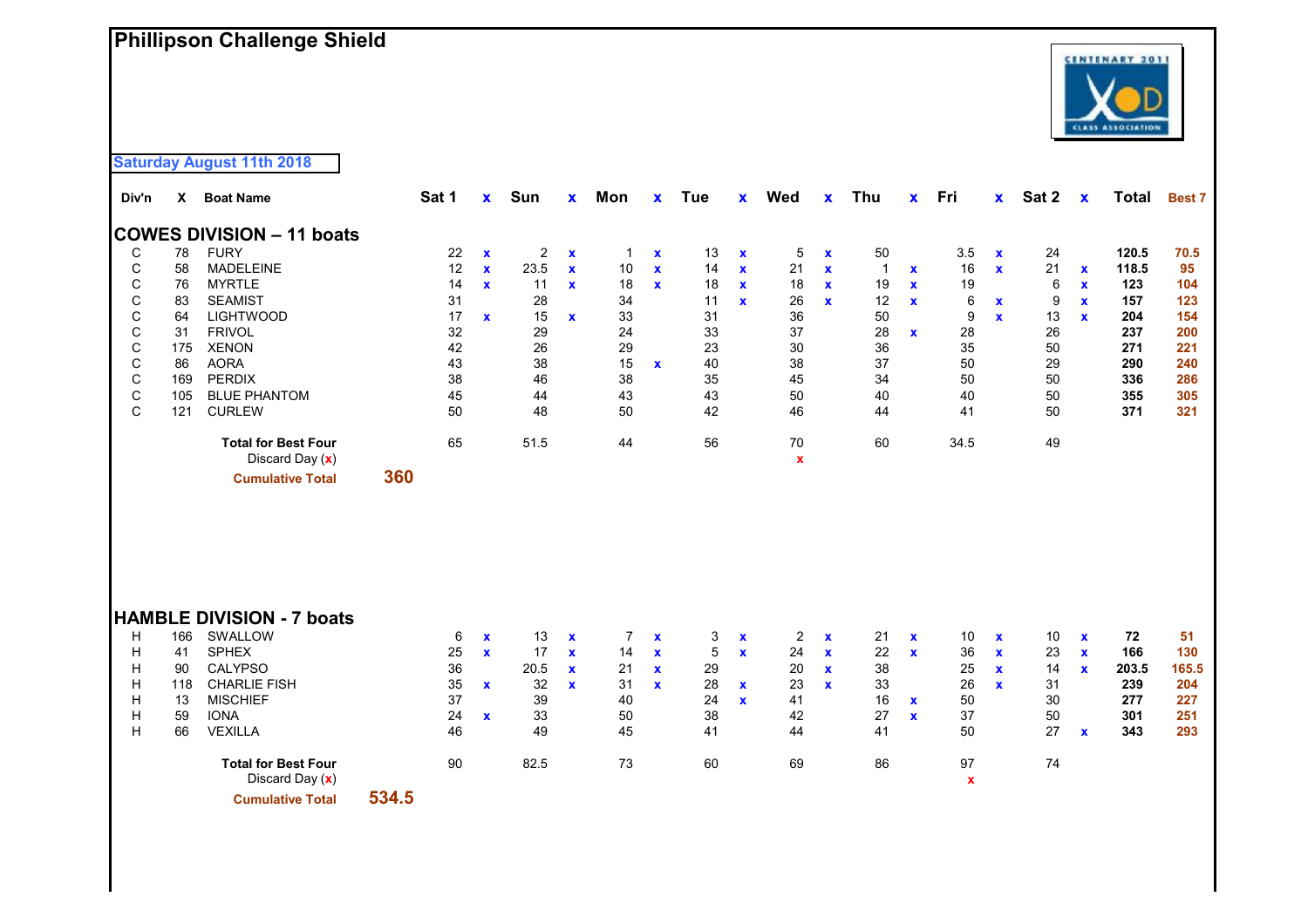|                                                          |                                                                       | <b>ITCHENOR DIVISION -11 boats</b>                                                                                                                                                                                                                                                                                          |       |                                                                                                             |                                                             |                                                                                                     |                                                                           |                                                                                      |                                                              |                                                                          |                                                           |                                                                                          |                                                           |                                                                                                   |                                                             |                                                                                        |                                                                 |                                                                                                               |                                                              |                                                                                   |                                                                                  |
|----------------------------------------------------------|-----------------------------------------------------------------------|-----------------------------------------------------------------------------------------------------------------------------------------------------------------------------------------------------------------------------------------------------------------------------------------------------------------------------|-------|-------------------------------------------------------------------------------------------------------------|-------------------------------------------------------------|-----------------------------------------------------------------------------------------------------|---------------------------------------------------------------------------|--------------------------------------------------------------------------------------|--------------------------------------------------------------|--------------------------------------------------------------------------|-----------------------------------------------------------|------------------------------------------------------------------------------------------|-----------------------------------------------------------|---------------------------------------------------------------------------------------------------|-------------------------------------------------------------|----------------------------------------------------------------------------------------|-----------------------------------------------------------------|---------------------------------------------------------------------------------------------------------------|--------------------------------------------------------------|-----------------------------------------------------------------------------------|----------------------------------------------------------------------------------|
|                                                          | 80<br>174<br>26<br>50<br>91<br>55<br>188<br>186<br>82<br>152<br>192   | LASS<br><b>FOXGLOVE</b><br><b>CATHERINE</b><br><b>XCITATION</b><br><b>ASTRALITA</b><br><b>FALCONET</b><br>PRINCESS JALINA<br><b>PHOENIX</b><br><b>MAGIC DRAGON</b><br><b>BEAVER</b><br><b>FELIX</b>                                                                                                                         |       | $\overline{7}$<br>$\mathbf{1}$<br>$\overline{2}$<br>21<br>$\overline{4}$<br>29<br>18<br>23<br>8<br>40<br>34 | $\mathbf x$<br>$\mathbf{x}$<br>$\mathbf{x}$<br>$\mathbf{x}$ | $\mathbf{1}$<br>$\,6$<br>9<br>14<br>10<br>3<br>8<br>12<br>25<br>40<br>42                            | $\pmb{\mathsf{x}}$<br>$\mathbf x$<br>$\mathbf{x}$<br>$\mathbf{x}$         | 4<br>25<br>8<br>19<br>9<br>12<br>26<br>41<br>28<br>50<br>44                          | $\mathbf x$<br>$\mathbf x$<br>$\mathbf x$<br>$\mathbf{x}$    | 1<br>$\overline{c}$<br>10<br>6<br>15<br>34<br>20<br>19<br>50<br>22<br>30 | X<br>$\mathbf x$<br>$\mathbf{x}$<br>$\mathbf x$           | 1<br>8<br>11<br>3<br>$\overline{4}$<br>15<br>27<br>17<br>16<br>33<br>43                  | $\mathbf x$<br>$\mathbf x$<br>$\mathbf x$<br>$\mathbf{x}$ | 9<br>$\overline{7}$<br>50<br>5<br>17<br>13<br>6<br>18<br>15<br>32<br>42                           | $\mathbf x$<br>$\mathbf{x}$<br>$\pmb{\chi}$<br>$\mathbf{x}$ | 15<br>17<br>$\overline{7}$<br>3.5<br>18<br>$\overline{2}$<br>29<br>5<br>32<br>38<br>39 | $\mathbf x$<br>$\pmb{\mathsf{x}}$<br>$\mathbf x$<br>$\mathbf x$ | 1<br>$\overline{7}$<br>$\ensuremath{\mathsf{3}}$<br>$\boldsymbol{2}$<br>15<br>18<br>4<br>17<br>22<br>32<br>50 | $\mathbf x$<br>$\mathbf x$<br>$\mathbf{x}$<br>$\mathbf{x}$   | 39<br>73<br>100<br>73.5<br>92<br>126<br>138<br>152<br>196<br>287<br>324           | 24<br>48<br>50<br>52.5<br>74<br>92<br>109<br>111<br>146<br>237<br>274            |
|                                                          |                                                                       | <b>Total for Best Four</b><br>Discard Day (x)<br><b>Cumulative Total</b>                                                                                                                                                                                                                                                    | 121.5 | 14                                                                                                          |                                                             | 18                                                                                                  |                                                                           | 33<br>$\mathbf x$                                                                    |                                                              | 19                                                                       |                                                           | 16                                                                                       |                                                           | 27                                                                                                |                                                             | 17.5                                                                                   |                                                                 | 10                                                                                                            |                                                              |                                                                                   |                                                                                  |
| L<br>L<br>L<br>L<br>L<br>L<br>L<br>L<br>L<br>L<br>L<br>L | 48<br>179<br>32<br>5<br>33<br>183<br>72<br>47<br>16<br>53<br>57<br>42 | <b>LYMINGTON DIVISION - 12 boats</b><br><b>XL</b><br><b>XPEDITIOUS</b><br><b>IBEX</b><br><b>MADCAP</b><br><b>CLAIR DE LUNE</b><br><b>CONDOR</b><br><b>VENUS</b><br><b>VANITY</b><br><b>MYSTERY</b><br><b>QUEST</b><br><b>RED CORAL</b><br>JULIA<br><b>Total for Best Four</b><br>Discard Day (x)<br><b>Cumulative Total</b> | 250   | 9<br>15<br>20<br>39<br>$\sqrt{5}$<br>11<br>28<br>27<br>50<br>33<br>19<br>16<br>40                           | $\mathbf x$<br>$\mathbf{x}$<br>$\mathbf{x}$<br>$\mathbf{x}$ | $\overline{7}$<br>18<br>16<br>5<br>23.5<br>22<br>$\overline{4}$<br>27<br>41<br>37<br>31<br>34<br>32 | $\mathbf{x}$<br>$\boldsymbol{\mathsf{x}}$<br>$\mathbf{x}$<br>$\mathbf{x}$ | $\overline{2}$<br>6<br>13<br>27<br>3<br>42<br>23<br>20<br>16<br>37<br>30<br>35<br>24 | $\mathbf{x}$<br>$\mathbf{x}$<br>$\mathbf{x}$<br>$\mathbf{x}$ | 17<br>8<br>50<br>9<br>12<br>26<br>50<br>50<br>27<br>25<br>37<br>32<br>46 | $\mathbf x$<br>$\mathbf x$<br>$\mathbf x$<br>$\mathbf{x}$ | 19<br>$\overline{7}$<br>12<br>29<br>14<br>9<br>$\,6$<br>28<br>35<br>34<br>31<br>39<br>34 | $\mathbf x$<br>$\mathbf x$<br>$\mathbf x$<br>$\mathbf x$  | $\overline{2}$<br>20<br>$\overline{4}$<br>3<br>50<br>23<br>31<br>24<br>26<br>14<br>25<br>50<br>23 | $\mathbf x$<br>$\mathbf{x}$<br>$\mathbf{x}$<br>$\mathbf x$  | 8<br>12<br>20<br>11<br>22<br>24<br>50<br>23<br>34<br>33<br>50<br>31<br>51              | $\mathbf x$<br>$\mathbf x$<br>$\mathbf{x}$<br>$\mathbf x$       | 12<br>50<br>16<br>20<br>25<br>8<br>50<br>50<br>28<br>50<br>50<br>50<br>56<br>$\mathbf x$                      | $\mathbf{x}$<br>$\mathbf x$<br>$\mathbf{x}$<br>$\mathbf{x}$  | 76<br>136<br>151<br>143<br>154.5<br>165<br>242<br>249<br>257<br>263<br>273<br>287 | 57<br>86<br>101<br>104<br>104.5<br>123<br>192<br>199<br>207<br>213<br>223<br>237 |
| P<br>P<br>P<br>P                                         | 123<br>61<br>187<br>74                                                | <b>PARKSTONE DIVISION - 4 boats</b><br><b>LARA</b><br><b>SILVER WIND</b><br><b>ZOE</b><br><b>FIONA</b><br><b>Total for Best Four</b><br>Discard Day (x)<br><b>Cumulative Total</b>                                                                                                                                          | 762   | 13<br>10<br>41<br>26<br>90                                                                                  | $\mathbf{x}$<br>$\mathbf{x}$<br>$\mathbf x$<br>$\mathbf{x}$ | 20.5<br>30<br>43<br>47<br>140.5<br>$\boldsymbol{\mathsf{x}}$                                        | $\mathbf x$<br>$\mathbf{x}$<br>$\mathbf x$<br>$\mathbf x$                 | 11<br>17<br>39<br>50<br>117                                                          | $\mathbf{x}$<br>$\mathbf{x}$<br>$\pmb{\chi}$<br>$\mathbf{x}$ | $\overline{7}$<br>21<br>50<br>36<br>114                                  | $\mathbf x$<br>$\mathbf x$<br>$\mathbf x$<br>$\mathbf x$  | 10<br>25<br>40<br>50<br>125                                                              | $\mathbf x$<br>$\mathbf x$<br>$\mathbf x$<br>$\mathbf x$  | 10<br>11<br>30<br>39<br>90                                                                        | $\mathbf x$<br>$\mathbf{x}$<br>$\mathbf{x}$<br>$\mathbf x$  | 14<br>27<br>13<br>42<br>96                                                             | $\mathbf x$<br>$\mathbf{x}$<br>$\mathbf x$<br>$\mathbf x$       | 11<br>50<br>19<br>50<br>130                                                                                   | $\mathbf{x}$<br>$\mathbf{x}$<br>$\pmb{\chi}$<br>$\mathbf{x}$ | 96.5<br>191<br>275<br>340                                                         | 76<br>141<br>225<br>290                                                          |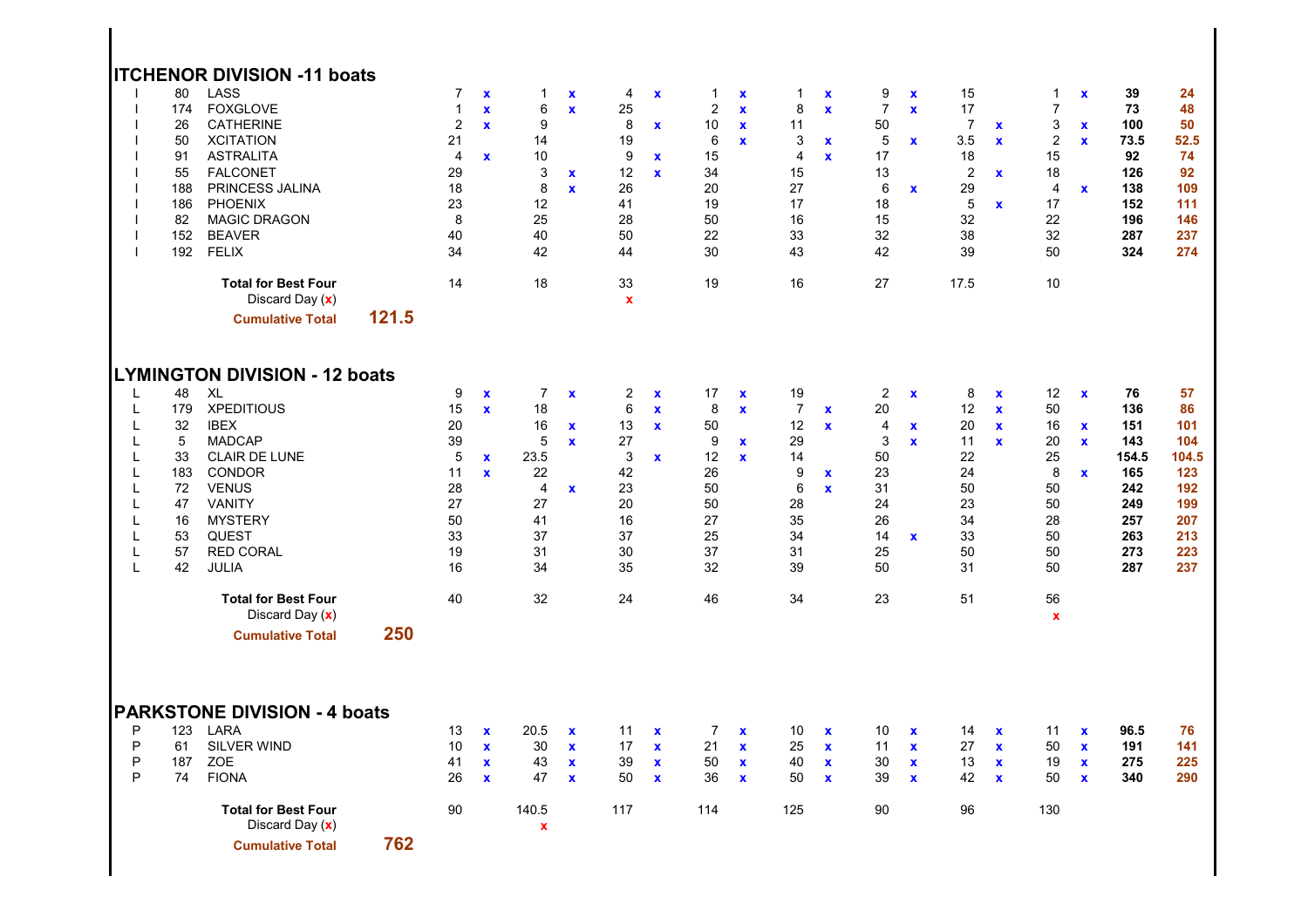|              |     | <b>YARMOUTH DIVISION - 4 boats</b> |     |     |              |     |              |    |              |     |              |     |              |     |              |     |              |     |              |     |     |
|--------------|-----|------------------------------------|-----|-----|--------------|-----|--------------|----|--------------|-----|--------------|-----|--------------|-----|--------------|-----|--------------|-----|--------------|-----|-----|
| $\checkmark$ | 156 | <b>GLEAM</b>                       |     | 3   | $\mathbf{x}$ | 19  | $\mathbf{x}$ | 5  | $\mathbf{x}$ |     | $4 \times$   | 13  | $\mathbf{x}$ | 8   | $\mathbf{x}$ |     | $\mathbf{x}$ | 5   | $\mathbf{x}$ | 58  | -39 |
| $\checkmark$ | 115 | <b>MIX</b>                         |     | 44  | $\mathbf{x}$ | 35  | $\mathbf{x}$ | 32 | $\mathbf{x}$ | 16  | $\mathbf{x}$ | 22  | $\mathbf{x}$ | 35  | $\mathbf{x}$ | 30  | $\mathbf{x}$ | 50  | $\mathbf{x}$ | 264 | 214 |
| Υ            | 125 | <b>ARROW</b>                       |     | 30  | $\mathbf{x}$ | 36  | $\mathbf{x}$ | 36 | $\mathbf x$  | 39  | $\mathbf{x}$ | 32  | $\mathbf{x}$ | 29  | $\mathbf{x}$ | 21  | $\mathbf{x}$ | 50  | $\mathbf{x}$ | 273 | 223 |
| $\vee$       | 163 | MISS T                             |     | 50  | $\mathbf{x}$ | 45  | $\mathbf{x}$ | 22 | $\mathbf x$  | 44  | $\mathbf{x}$ | 50  | $\mathbf{x}$ | 43  | $\mathbf{x}$ | 50  | $\mathbf{x}$ | 50  | $\mathbf{x}$ | 354 | 304 |
|              |     | <b>Total for Best Four</b>         |     | 127 |              | 135 |              | 95 |              | 103 |              | 117 |              | 115 |              | 102 |              | 155 |              |     |     |
|              |     | Discard Day $(x)$                  |     |     |              |     |              |    |              |     |              |     |              |     |              |     |              | x   |              |     |     |
|              |     | <b>Cumulative Total</b>            | 794 |     |              |     |              |    |              |     |              |     |              |     |              |     |              |     |              |     |     |
|              |     |                                    |     |     |              |     |              |    |              |     |              |     |              |     |              |     |              |     |              |     |     |
|              |     |                                    |     |     |              |     |              |    |              |     |              |     |              |     |              |     |              |     |              |     |     |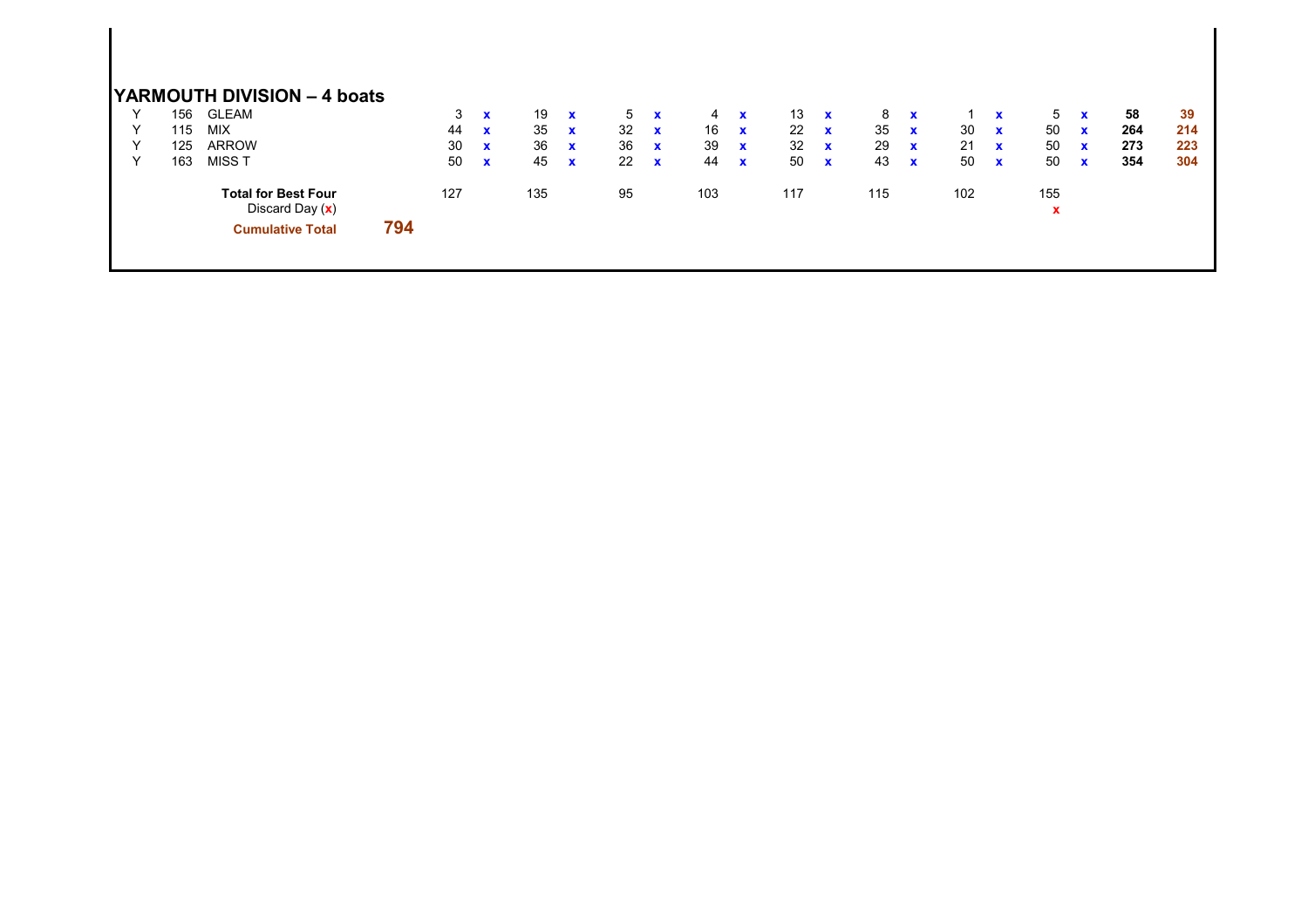|                | <b>Old Masters</b>               |       |     |     |      |     |     |     |       | <b>CENTENARY 2011</b>    |               |
|----------------|----------------------------------|-------|-----|-----|------|-----|-----|-----|-------|--------------------------|---------------|
|                | <b>Saturday August 11th 2018</b> |       |     |     |      |     |     |     |       | <b>CLASS ASSOCIATION</b> |               |
| pos            | <b>Name</b>                      | Sat 1 | Sun | Mon | Tues | Wed | Thu | Fri | Sat 2 | <b>Total</b>             | <b>Best 7</b> |
|                | <b>ASTRALITA</b>                 | 4     | 10  | 9   | 15   | 4   | 17  | 18  | 15    | 92                       | 74            |
| $\overline{2}$ | PRINCESS JALINA                  | 18    | 8   | 26  | 20   | 27  | 6   | 29  | 4     | 138                      | 109           |
| 3              | <b>PHOENIX</b>                   | 23    | 12  | 41  | 19   | 17  | 18  | 5   | 17    | 152                      | 111           |
| 4              | <b>SPHEX</b>                     | 25    | 17  | 14  | 5    | 24  | 22  | 36  | 23    | 166                      | 130           |
| 5              | <b>SILVER WIND</b>               | 10    | 30  | 17  | 21   | 25  | 11  | 27  | 50    | 191                      | 141           |
| 6              | <b>MYSTERY</b>                   | 50    | 41  | 16  | 27   | 35  | 26  | 34  | 28    | 257                      | 207           |
| 7              | <b>MIX</b>                       | 44    | 35  | 32  | 16   | 22  | 35  | 30  | 50    | 264                      | 214           |
| 8              | <b>MISCHIEF</b>                  | 37    | 39  | 40  | 24   | 41  | 16  | 50  | 30    | 277                      | 227           |
| 9              | <b>FELIX</b>                     | 34    | 42  | 44  | 30   | 43  | 42  | 39  | 50    | 324                      | 274           |
| 10             | <b>FIONA</b>                     | 26    | 47  | 50  | 36   | 50  | 39  | 42  | 50    | 340                      | 290           |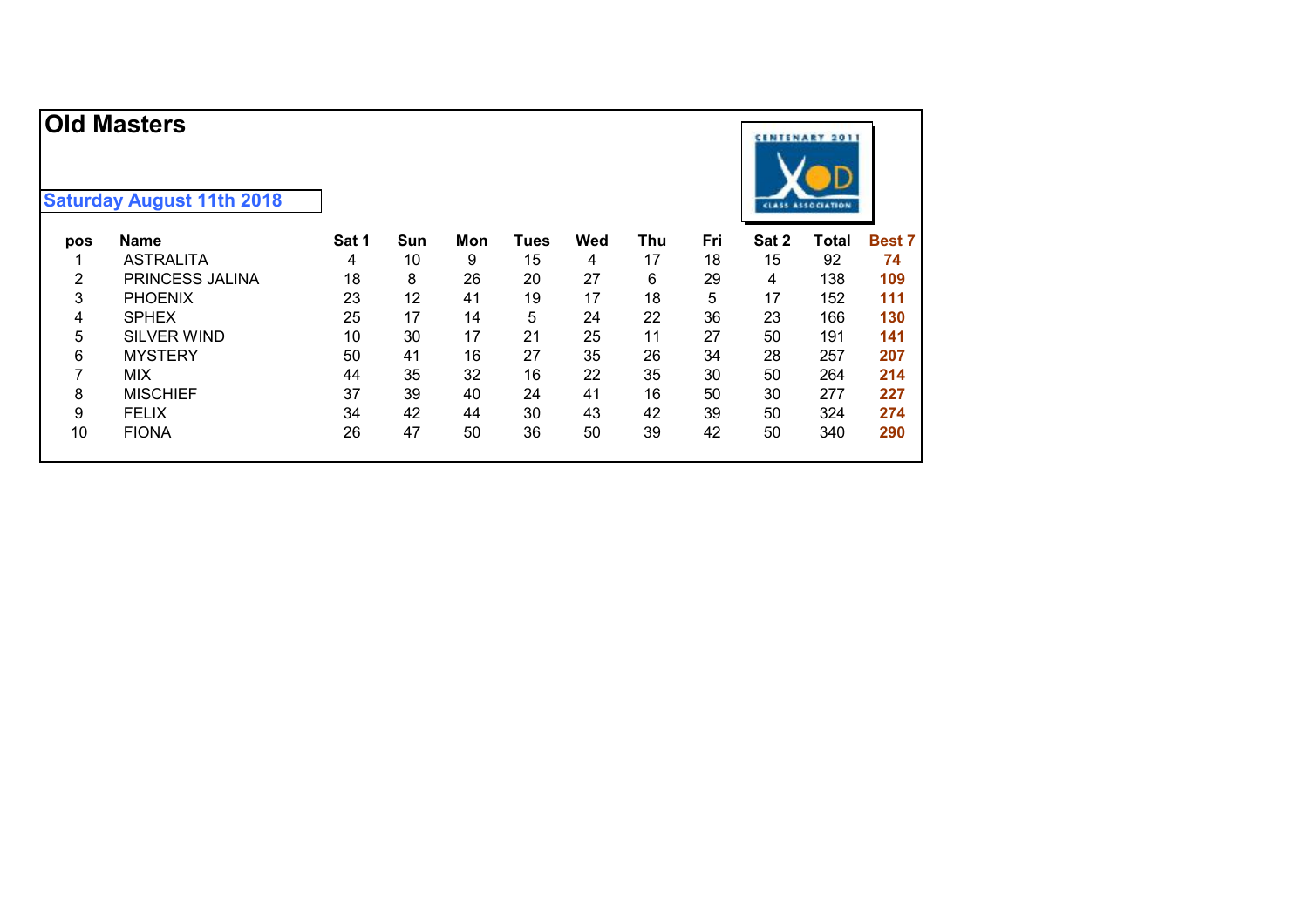# **Alex Jones Veterans Cup I**



**Saturday August 11th 2018**

| pos    | Name                 | Sat 1 | Sun         | Mon | Tues | Wed | Thu | Fri | Sat 2 | Total | <b>Best 7</b> |
|--------|----------------------|-------|-------------|-----|------|-----|-----|-----|-------|-------|---------------|
|        | <b>CATHERINE</b>     |       | 9           | 8   | 10   | 11  | 50  |     |       | 100   | 50            |
| ົ      | IBEX                 | 20    | 16          | 13  | 50   | 12  | 4   | 20  | 16    | 151   | 101           |
| າ<br>ບ | <b>MADCAP</b>        | 39    | $\mathbf b$ | 27  | 9    | 29  | 2   |     | 20    | 143   | 104           |
| 4      | <b>CLAIR DE LUNE</b> | b     | 23.5        |     | 12   | 14  | 50  | 22  | 25    | 154.5 | 104.5         |
| 5      | <b>SPHEX</b>         | 25    | 17          | 14  | 5    | 24  | 22  | 36  | 23    | 166   | 130           |
| 6      | <b>FRIVOL</b>        | 32    | 29          | 24  | 33   | 37  | 28  | 28  | 26    | 237   | 200           |
|        | <b>MYSTERY</b>       | 50    | 41          | 16  | 27   | 35  | 26  | 34  | 28    | 257   | 207           |
| 8      | <b>MISCHIEF</b>      | 37    | 39          | 40  | 24   | 41  | 16  | 50  | 30    | 277   | 227           |

# **Alex Jones Veterans Cup II**

| <b>Saturday August 11th 2018</b> |  |  |  |
|----------------------------------|--|--|--|
|----------------------------------|--|--|--|

| pos | Name             | Sat 1 | Sun  | Mon | Tues | Wed | Thu | Fri | Sat 2 | Total | <b>Best 7</b> |
|-----|------------------|-------|------|-----|------|-----|-----|-----|-------|-------|---------------|
|     | <b>XCITATION</b> | 21    | 14   | 19  | 6    |     | ა   | 3.5 |       | 73.5  | 52.5          |
|     | XL               |       |      | ົ   | 17   | 19  |     | 8   | 12    | 76    | 57            |
| 3   | VANITY           | 27    | 27   | 20  | 50   | 28  | 24  | 23  | 50    | 249   | 199           |
| 4   | QUEST            | 33    | -37  | 37  | 25   | 34  | 14  | 33  | 50    | 263   | 213           |
| b.  | <b>RED CORAL</b> | 19    | 31   | 30  | 37   | 31  | 25  | 50  | 50    | 273   | 223           |
| 6   | <b>JULIA</b>     | 16    | 34   | 35  | 32   | 39  | 50  | 31  | 50    | 287   | 237           |
|     | <b>FALCONET</b>  | 29    | ົ    | 12  | 34   | 15  | 13  | ົ   | 18    | 126   | 92            |
| O   | <b>MADELEINE</b> | 12    | 23.5 | 10  | 14   | 21  |     | 16  | 21    | 18.5  | 95            |
|     |                  |       |      |     |      |     |     |     |       |       |               |

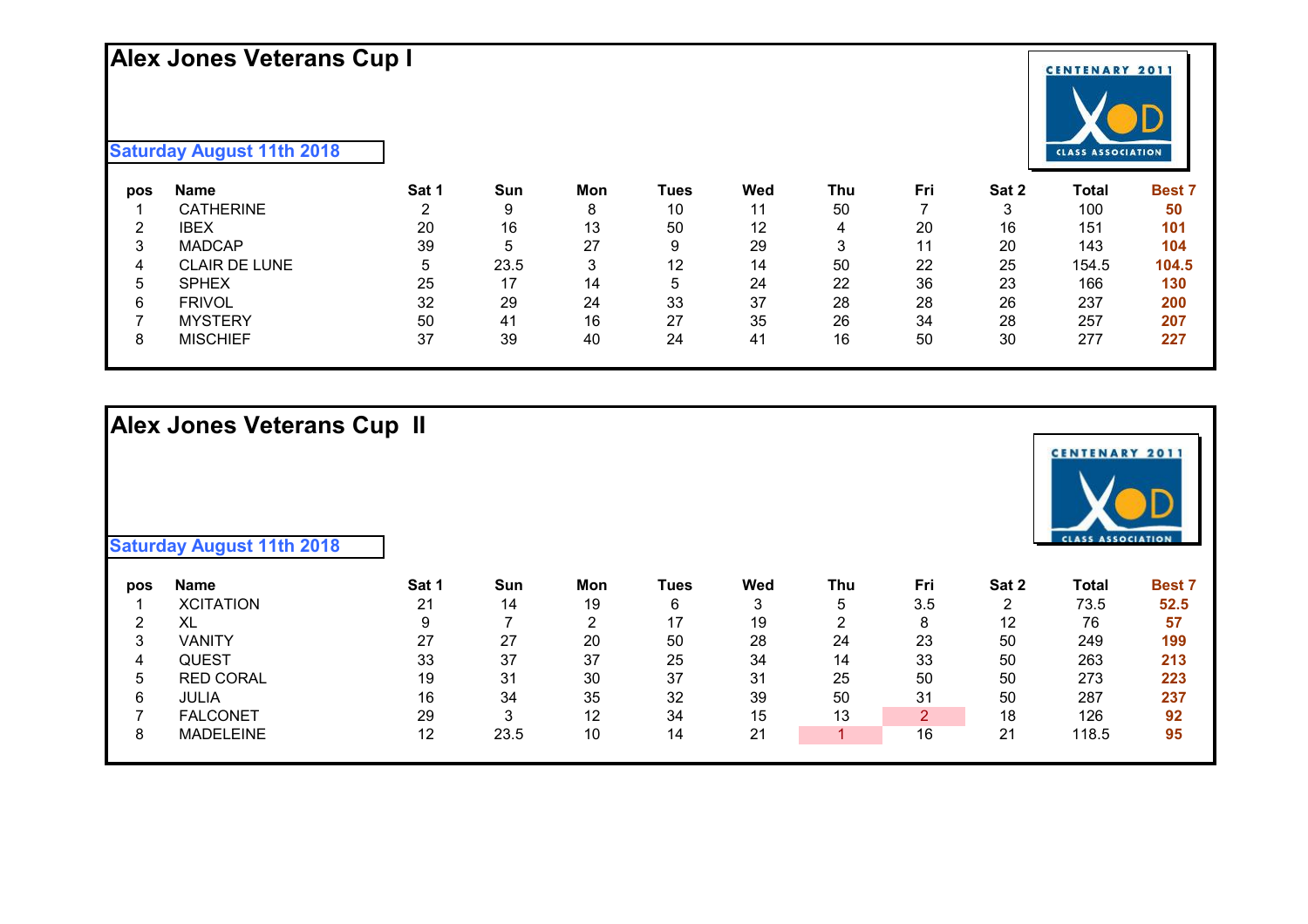#### **Alex Jones Veterans Cup III**



| pos | Name               | Sat 1 | Sun           | Mon | Tues | Wed | Thu | Fri | Sat 2 | Total | <b>Best 7</b> |
|-----|--------------------|-------|---------------|-----|------|-----|-----|-----|-------|-------|---------------|
|     | <b>MYRTLE</b>      | 14    |               | 18  | 18   | 18  | 19  | 19  | 6     | 123   | 104           |
| ົ   | <b>SILVER WIND</b> | 10    | 30            | 17  | 21   | 25  | 11  | 27  | 50    | 191   | 141           |
| 3   | LIGHTWOOD          | 17    | 15            | 33  | 31   | 36  | 50  | 9   | 13    | 204   | 154           |
| 4   | VENUS              | 28    |               | 23  | 50   | 6   | 31  | 50  | 50    | 242   | 192           |
| b.  | <b>IONA</b>        | 24    | 33            | 50  | 38   | 42  | 27  | 37  | 50    | 301   | 251           |
| 6   | <b>FIONA</b>       | 26    | 47            | 50  | 36   | 50  | 39  | 42  | 50    | 340   | 290           |
|     | <b>VEXILLA</b>     | 46    | 49            | 45  | 41   | 44  | 41  | 50  | 27    | 343   | 293           |
|     | FURY               | 22    | റ<br><u>.</u> |     | 13   | 5   | 50  | 3.5 | 24    | 120.5 | 70.5          |

# **Alex Jones Veterans Cup IV**

| pos | <b>Name</b>         | Sat 1 | Sun  | Mon | Tues | Wed | Thu | Fri | Sat 2 | Total | <b>Best 7</b> |
|-----|---------------------|-------|------|-----|------|-----|-----|-----|-------|-------|---------------|
|     | <b>ASTRALITA</b>    |       | 10   | 9   | 15   | 4   | 17  | 18  | 15    | 92    | 74            |
| 2   | LARA                | 13    | 20.5 | 11  |      | 10  | 10  | 14  | 11    | 96.5  | 76            |
| 3   | <b>SEAMIST</b>      | 31    | 28   | 34  | 11   | 26  | 12  | 6   | 9     | 157   | 123           |
| 4   | <b>MAGIC DRAGON</b> | 8     | 25   | 28  | 50   | 16  | 15  | 32  | 22    | 196   | 146           |
| 5   | <b>CALYPSO</b>      | 36    | 20.5 | 21  | 29   | 20  | 38  | 25  | 14    | 203.5 | 165.5         |
| 6   | <b>CHARLIE FISH</b> | 35    | 32   | 31  | 28   | 23  | 33  | 26  | 31    | 239   | 204           |
|     | <b>MIX</b>          | 44    | 35   | 32  | 16   | 22  | 35  | 30  | 50    | 264   | 214           |
| 8   | <b>ARROW</b>        | 30    | 36   | 36  | 39   | 32  | 29  | 21  | 50    | 273   | 223           |
| 9   | <b>AORA</b>         | 43    | 38   | 15  | 40   | 38  | 37  | 50  | 29    | 290   | 240           |
| 10  | <b>BLUE PHANTOM</b> | 45    | 44   | 43  | 43   | 50  | 40  | 40  | 50    | 355   | 305           |
| 11  | <b>CURLEW</b>       | 50    | 48   | 50  | 42   | 46  | 44  | 41  | 50    | 371   | 321           |
| 12  | LASS                |       |      | 4   |      |     | 9   | 15  |       | 39    | 24            |
|     |                     |       |      |     |      |     |     |     |       |       |               |



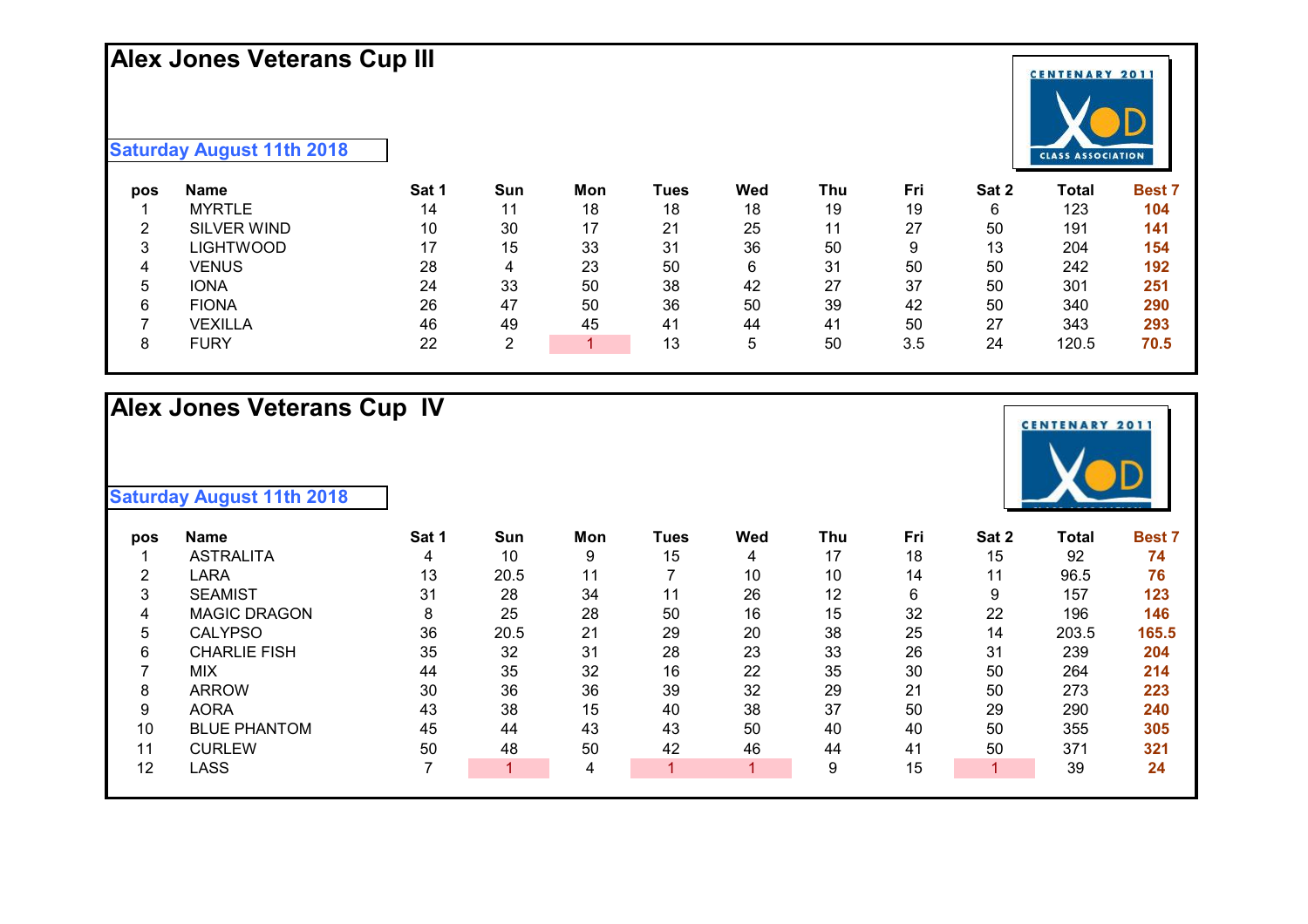|     | <b>Captain's Crystal</b><br><b>Saturday August 11th 2018</b> |       |      |     |      |     |     |     |       | <b>CENTENARY 2011</b>    |               |
|-----|--------------------------------------------------------------|-------|------|-----|------|-----|-----|-----|-------|--------------------------|---------------|
|     |                                                              |       |      |     |      |     |     |     |       | <b>CLASS ASSOCIATION</b> |               |
| pos | <b>Name</b>                                                  | Sat 1 | Sun  | Mon | Tues | Wed | Thu | Fri | Sat 2 | <b>Total</b>             | <b>Best 7</b> |
|     | <b>CALYPSO</b>                                               | 36    | 20.5 | 21  | 29   | 20  | 38  | 25  | 14    | 203.5                    | 165.5         |
| 2   | <b>MYSTERY</b>                                               | 50    | 41   | 16  | 27   | 35  | 26  | 34  | 28    | 257                      | 207           |
| 3   | <b>MIX</b>                                                   | 44    | 35   | 32  | 16   | 22  | 35  | 30  | 50    | 264                      | 214           |
| 4   | <b>RED CORAL</b>                                             | 19    | 31   | 30  | 37   | 31  | 25  | 50  | 50    | 273                      | 223           |
| 5   | <b>ARROW</b>                                                 | 30    | 36   | 36  | 39   | 32  | 29  | 21  | 50    | 273                      | 223           |
| 6   | <b>BEAVER</b>                                                | 40    | 40   | 50  | 22   | 33  | 32  | 38  | 32    | 287                      | 237           |
| 7   | <b>AORA</b>                                                  | 43    | 38   | 15  | 40   | 38  | 37  | 50  | 29    | 290                      | 240           |
| 8   | <b>FELIX</b>                                                 | 34    | 42   | 44  | 30   | 43  | 42  | 39  | 50    | 324                      | 274           |
| 9   | <b>BLUE PHANTOM</b>                                          | 45    | 44   | 43  | 43   | 50  | 40  | 40  | 50    | 355                      | 305           |
| 10  | <b>CURLEW</b>                                                | 50    | 48   | 50  | 42   | 46  | 44  | 41  | 50    | 371                      | 321           |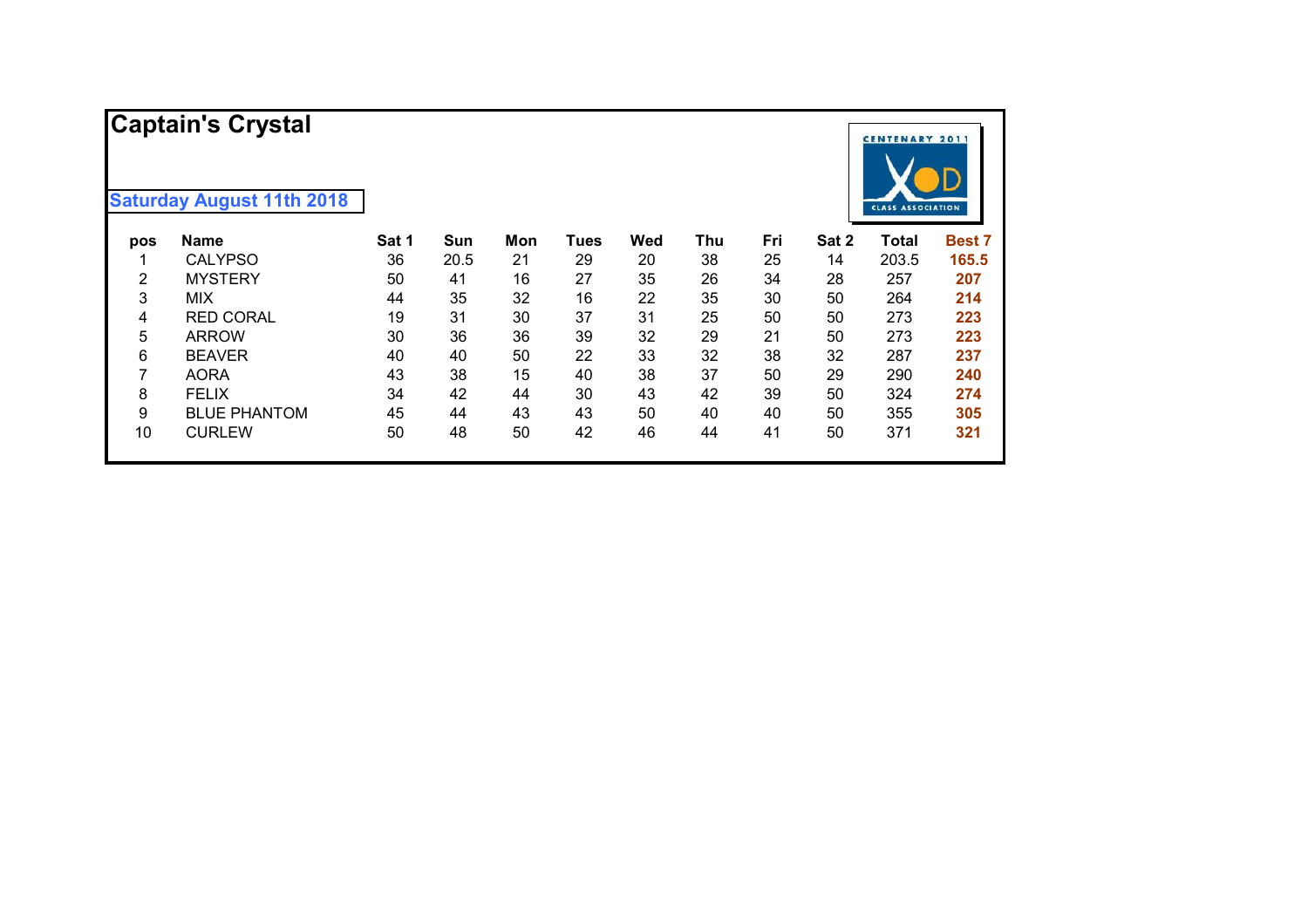|     | Ladies Trophy<br><b>Saturday August 11th 2018</b> |       |      |     |      |     |     |     |       | <b>CENTENARY 2011</b><br><b>CLASS ASSOCIATION</b> |               |
|-----|---------------------------------------------------|-------|------|-----|------|-----|-----|-----|-------|---------------------------------------------------|---------------|
| pos | <b>Name</b>                                       | Sat 1 | Sun  | Mon | Tues | Wed | Thu | Fri | Sat 2 | Total                                             | <b>Best 7</b> |
|     | <b>MADELEINE</b>                                  | 12    | 23.5 | 10  | 14   | 21  |     | 16  | 21    | 118.5                                             | 95            |
| 2   | <b>MYRTLE</b>                                     | 14    | 11   | 18  | 18   | 18  | 19  | 19  | 6     | 123                                               | 104           |
| 3   | <b>AORA</b>                                       | 43    | 38   | 15  | 40   | 38  | 37  | 50  | 29    | 290                                               | 240           |
| 4   | <b>VEXILLA</b>                                    | 46    | 49   | 45  | 41   | 44  | 41  | 50  | 27    | 343                                               | 293           |

| XOD Under 25 Cup |                                  |       |      |     |             |     |     |     |       |                       |               |
|------------------|----------------------------------|-------|------|-----|-------------|-----|-----|-----|-------|-----------------------|---------------|
|                  | <b>Saturday August 11th 2018</b> |       |      |     |             |     |     |     |       | <b>CENTENARY 2011</b> |               |
| pos              | <b>Name</b>                      | Sat 1 | Sun  | Mon | <b>Tues</b> | Wed | Thu | Fri | Sat 2 | <b>Total</b>          | <b>Best 7</b> |
|                  | <b>CLAIR DE LUNE</b>             | 5     | 23.5 | 3   | 12          | 14  | 50  | 22  | 25    | 154.5                 | 104.5         |
| 2                | <b>VENUS</b>                     | 28    | 4    | 23  | 50          | 6   | 31  | 50  | 50    | 242                   | 192           |
| 3                | <b>VEXILLA</b>                   | 46    | 49   | 45  | 41          | 44  | 41  | 50  | 27    | 343                   | 293           |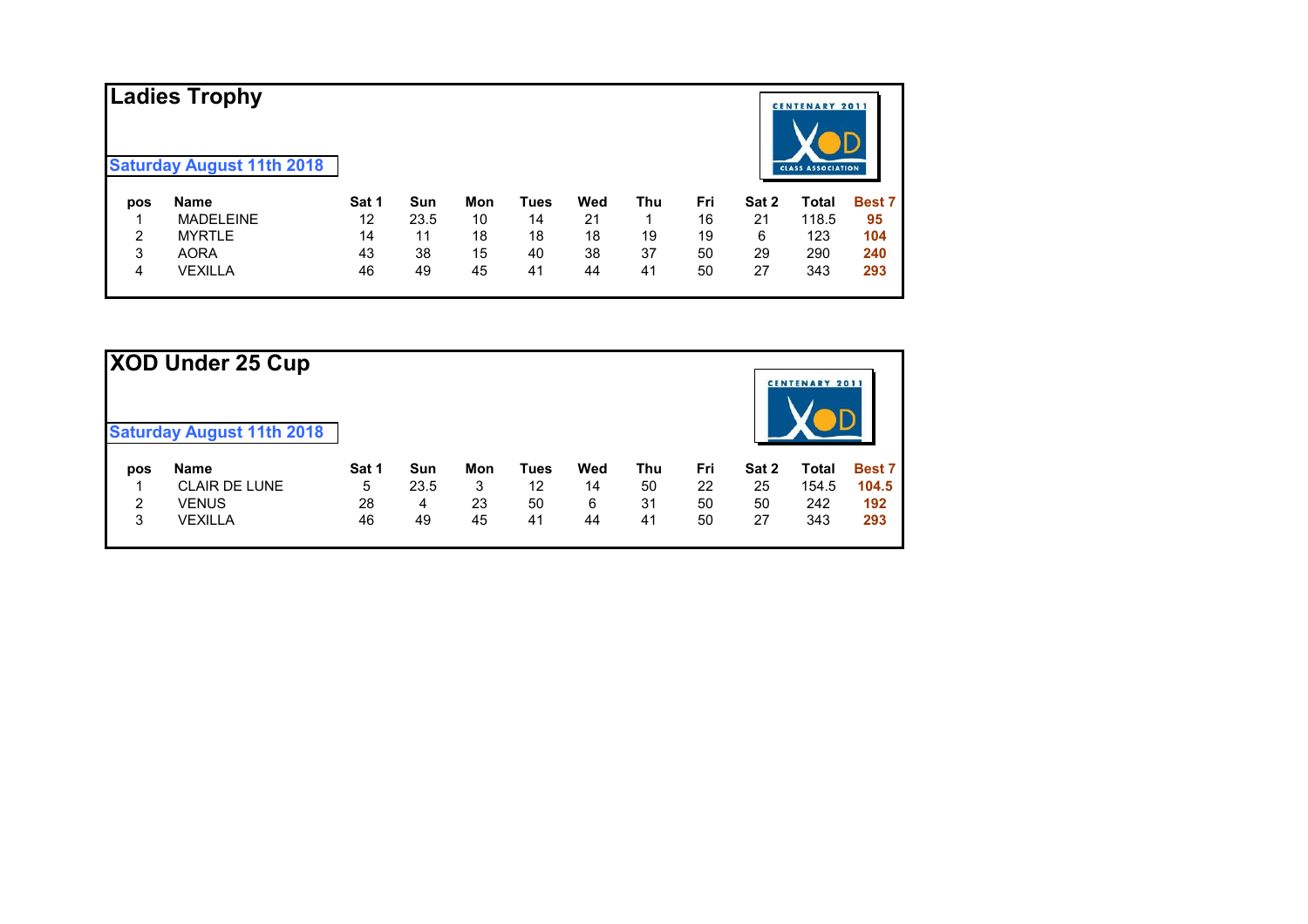# **Lifeboat Spoons**

| pos | <b>Name</b>          | Sat 1 | Sun  | Mon | Tues | Wed | Thu | Fri            | Sat 2 | <b>Total</b> | Best 7 |
|-----|----------------------|-------|------|-----|------|-----|-----|----------------|-------|--------------|--------|
|     | PRINCESS JALINA      | 18    | 8    | 26  | 20   | 27  | 6   | 29             | 4     | 138          | 109    |
| 2   | <b>SEAMIST</b>       | 31    | 28   | 34  | 11   | 26  | 12  | 6              | 9     | 157          | 123    |
| 3   | SILVER WIND          | 10    | 30   | 17  | 21   | 25  | 11  | 27             | 50    | 191          | 141    |
| 4   | <b>VENUS</b>         | 28    | 4    | 23  | 50   | 6   | 31  | 50             | 50    | 242          | 192    |
| 5   | <b>VANITY</b>        | 27    | 27   | 20  | 50   | 28  | 24  | 23             | 50    | 249          | 199    |
| 6   | <b>FRIVOL</b>        | 32    | 29   | 24  | 33   | 37  | 28  | 28             | 26    | 237          | 200    |
|     | <b>CHARLIE FISH</b>  | 35    | 32   | 31  | 28   | 23  | 33  | 26             | 31    | 239          | 204    |
| 8   | <b>MYSTERY</b>       | 50    | 41   | 16  | 27   | 35  | 26  | 34             | 28    | 257          | 207    |
| 9   | <b>MIX</b>           | 44    | 35   | 32  | 16   | 22  | 35  | 30             | 50    | 264          | 214    |
| 10  | <b>RED CORAL</b>     | 19    | 31   | 30  | 37   | 31  | 25  | 50             | 50    | 273          | 223    |
| 11  | <b>ARROW</b>         | 30    | 36   | 36  | 39   | 32  | 29  | 21             | 50    | 273          | 223    |
| 12  | <b>MISCHIEF</b>      | 37    | 39   | 40  | 24   | 41  | 16  | 50             | 30    | 277          | 227    |
| 13  | <b>BEAVER</b>        | 40    | 40   | 50  | 22   | 33  | 32  | 38             | 32    | 287          | 237    |
| 14  | <b>AORA</b>          | 43    | 38   | 15  | 40   | 38  | 37  | 50             | 29    | 290          | 240    |
| 15  | <b>IONA</b>          | 24    | 33   | 50  | 38   | 42  | 27  | 37             | 50    | 301          | 251    |
| 16  | <b>FELIX</b>         | 34    | 42   | 44  | 30   | 43  | 42  | 39             | 50    | 324          | 274    |
| 17  | <b>PERDIX</b>        | 38    | 46   | 38  | 35   | 45  | 34  | 50             | 50    | 336          | 286    |
| 18  | <b>FIONA</b>         | 26    | 47   | 50  | 36   | 50  | 39  | 42             | 50    | 340          | 290    |
| 19  | <b>MISS T</b>        | 50    | 45   | 22  | 44   | 50  | 43  | 50             | 50    | 354          | 304    |
| 20  | <b>BLUE PHANTOM</b>  | 45    | 44   | 43  | 43   | 50  | 40  | 40             | 50    | 355          | 305    |
| 21  | <b>CURLEW</b>        | 50    | 48   | 50  | 42   | 46  | 44  | 41             | 50    | 371          | 321    |
| 22  | <b>FALCONET</b>      | 29    | 3    | 12  | 34   | 15  | 13  | $\overline{2}$ | 18    | 126          | 92     |
| 23  | <b>MADCAP</b>        | 39    | 5    | 27  | 9    | 29  | 3   | 11             | 20    | 143          | 104    |
| 24  | <b>CLAIR DE LUNE</b> | 5     | 23.5 | 3   | 12   | 14  | 50  | 22             | 25    | 154.5        | 104.5  |
|     |                      |       |      |     |      |     |     |                |       |              |        |

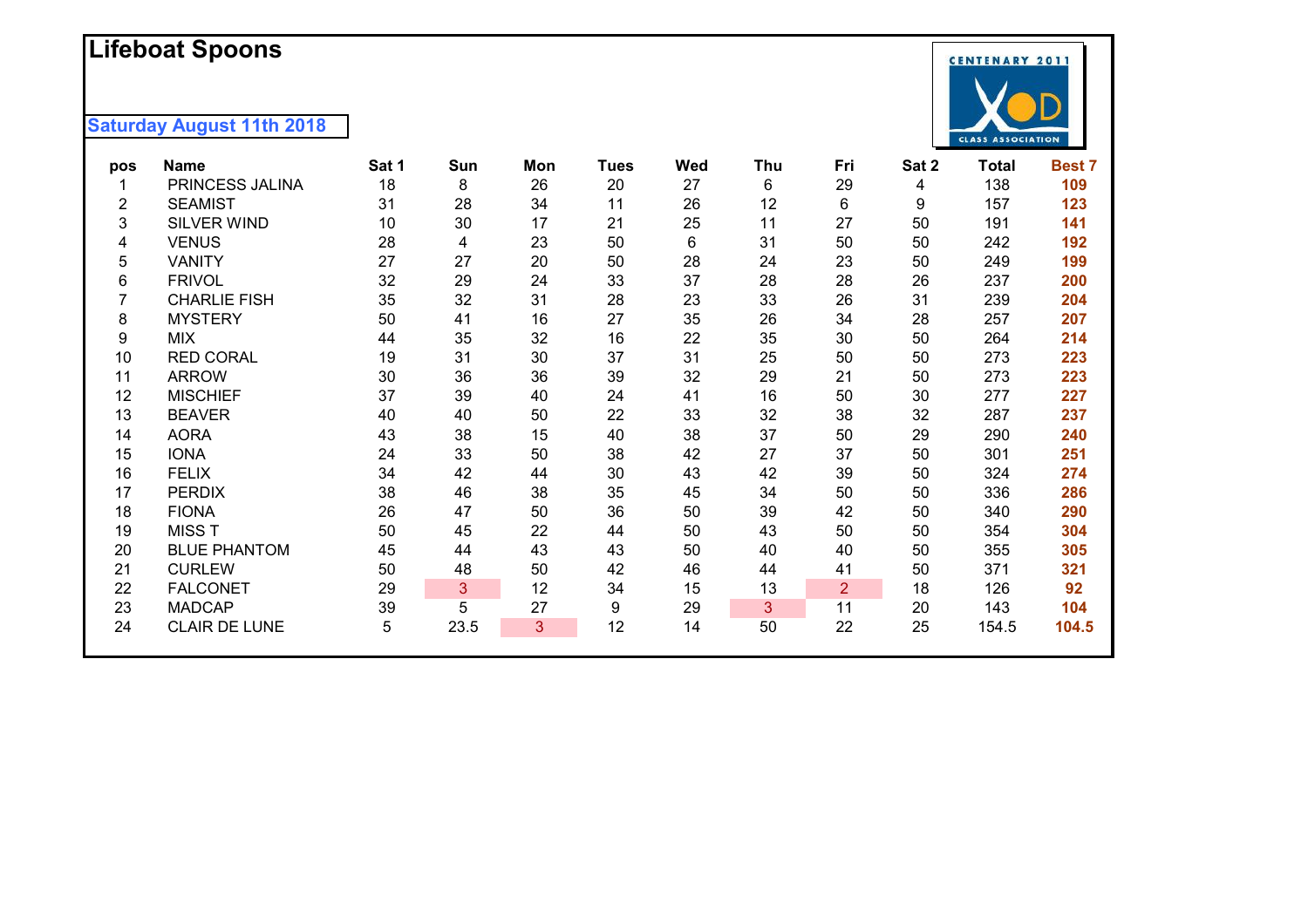|                | <b>Ron Rogers Bowl</b><br><b>Saturday August 11th 2018</b> |                | <b>CENTENARY 2011</b><br><b>CLASS ASSOCIATION</b> |              |  |
|----------------|------------------------------------------------------------|----------------|---------------------------------------------------|--------------|--|
| pos            | <b>Name</b>                                                | Fri            | Sat 2                                             | <b>Total</b> |  |
| 1              | <b>XCITATION</b>                                           | 3.5            | 2                                                 | 5.5          |  |
| $\overline{2}$ | <b>GLEAM</b>                                               | 1              | 5                                                 | 6            |  |
| 3              | <b>CATHERINE</b>                                           | 7              | 3                                                 | 10           |  |
| 4              | <b>SEAMIST</b>                                             | 6              | 9                                                 | 15           |  |
| 5              | <b>LASS</b>                                                | 15             | $\mathbf{1}$                                      | 16           |  |
| 6              | <b>FALCONET</b>                                            | $\overline{2}$ | 18                                                | 20           |  |
| $\overline{7}$ | XL                                                         | 8              | 12                                                | 20           |  |
| 8              | SWALLOW                                                    | 10             | 10                                                | 20           |  |
| 9              | <b>PHOENIX</b>                                             | 5              | 17                                                | 22           |  |
| 10             | <b>LIGHTWOOD</b>                                           | 9              | 13                                                | 22           |  |
| 11             | <b>FOXGLOVE</b>                                            | 17             | 7                                                 | 24           |  |
| 12             | <b>MYRTLE</b>                                              | 19             | 6                                                 | 25           |  |
| 13             | <b>LARA</b>                                                | 14             | 11                                                | 25           |  |
| 14             | <b>FURY</b>                                                | 3.5            | 24                                                | 27.5         |  |
| 15             | <b>MADCAP</b>                                              | 11             | 20                                                | 31           |  |
| 16             | <b>CONDOR</b>                                              | 24             | 8                                                 | 32           |  |
| 17<br>18       | <b>ZOE</b><br>PRINCESS JALINA                              | 13<br>29       | 19<br>4                                           | 32<br>33     |  |
| 19             | <b>ASTRALITA</b>                                           | 18             | 15                                                | 33           |  |
| 20             | <b>IBEX</b>                                                | 20             | 16                                                | 36           |  |
| 21             | <b>MADELEINE</b>                                           | 16             | 21                                                | 37           |  |
| 22             | <b>CALYPSO</b>                                             | 25             | 14                                                | 39           |  |
| 23             | <b>CLAIR DE LUNE</b>                                       | 22             | 25                                                | 47           |  |
| 24             | <b>MAGIC DRAGON</b>                                        | 32             | 22                                                | 54           |  |
| 25             | <b>FRIVOL</b>                                              | 28             | 26                                                | 54           |  |
| 26             | <b>CHARLIE FISH</b>                                        | 26             | 31                                                | 57           |  |
| 27             | <b>SPHEX</b>                                               | 36             | 23                                                | 59           |  |
| 28             | <b>XPEDITIOUS</b>                                          | 12             | 50                                                | 62           |  |
| 29             | <b>MYSTERY</b>                                             | 34             | 28                                                | 62           |  |
| 30<br>31       | <b>BEAVER</b><br><b>ARROW</b>                              | 38<br>21       | 32<br>50                                          | 70<br>71     |  |
| 32             | <b>VANITY</b>                                              | 23             | 50                                                | 73           |  |
| $= 33$         | <b>SILVER WIND</b>                                         | 27             | 50                                                | 77           |  |
| $= 33$         | <b>VEXILLA</b>                                             | 50             | 27                                                | 77           |  |
| 35             | <b>AORA</b>                                                | 50             | 29                                                | 79           |  |
| $= 36$         | <b>MIX</b>                                                 | 30             | 50                                                | 80           |  |
| $= 36$         | <b>MISCHIEF</b>                                            | 50             | 30                                                | 80           |  |
| 38             | JULIA                                                      | 31             | 50                                                | 81           |  |
| 39             | QUEST                                                      | 33             | 50                                                | 83           |  |
| 40             | <b>XENON</b>                                               | 35             | 50                                                | 85           |  |
| 41             | <b>IONA</b>                                                | 37             | 50                                                | 87           |  |
| 42<br>43       | <b>FELIX</b><br><b>BLUE PHANTOM</b>                        | 39<br>40       | 50<br>50                                          | 89<br>90     |  |
| 44             | <b>CURLEW</b>                                              | 41             | 50                                                | 91           |  |
| 45             | <b>FIONA</b>                                               | 42             | 50                                                | 92           |  |
| $=46$          | <b>MISST</b>                                               | 50             | 50                                                | 100          |  |
| $=46$          | <b>VENUS</b>                                               | 50             | 50                                                | 100          |  |
| $=46$          | <b>PERDIX</b>                                              | 50             | 50                                                | 100          |  |
| $=46$          | <b>RED CORAL</b>                                           | 50             | 50                                                | 100          |  |
|                |                                                            |                |                                                   |              |  |